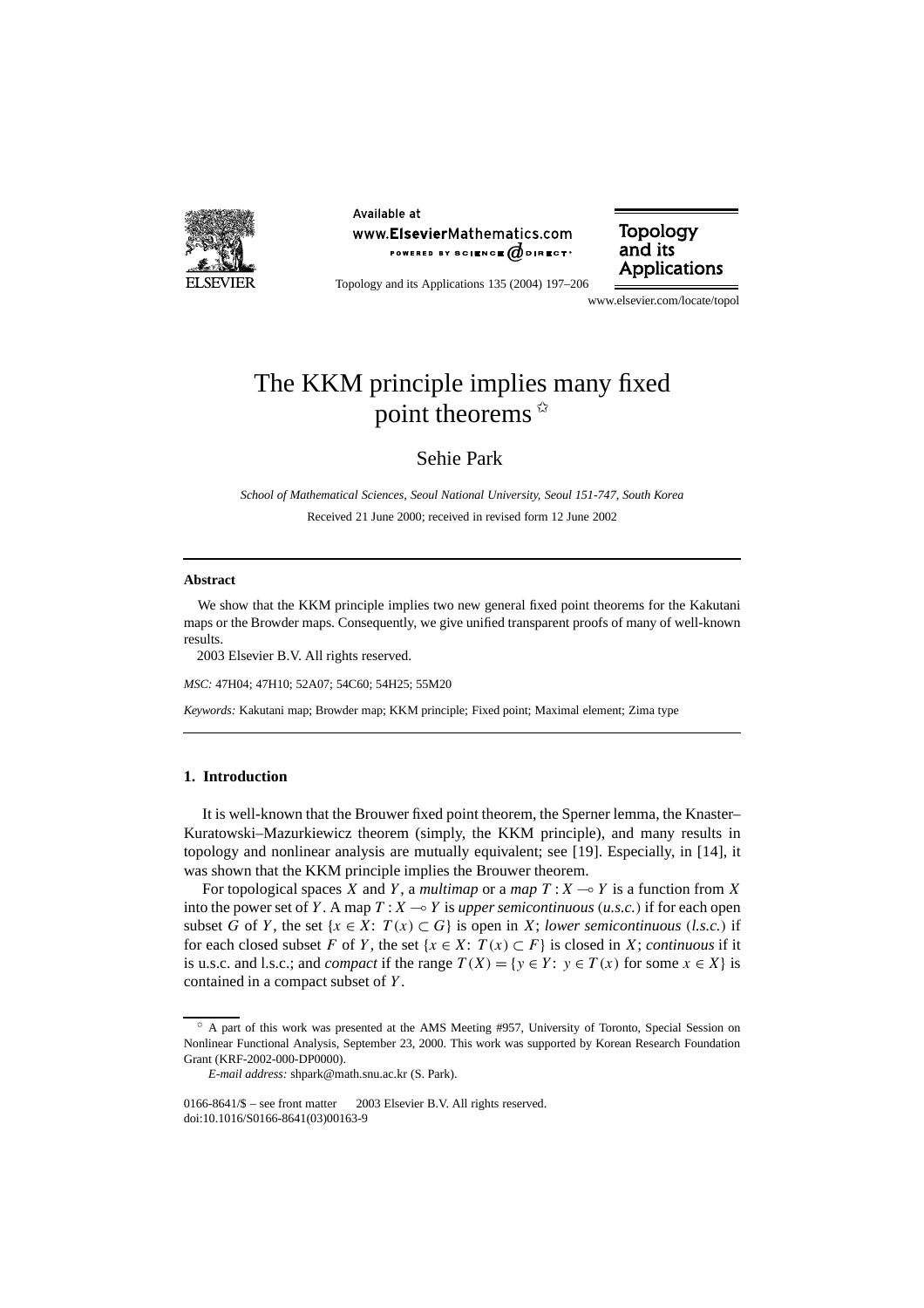Let *X* be a subset of a topological vector space. A multimap  $T: X \rightarrow X$  is called a *Kakutani map* if *T* is u.s.c. and has nonempty closed convex values  $T(x)$  for each  $x \in X$ . There have appeared many fixed point theorems for Kakutani maps. For the literature, see [15,16].

A multimap  $T: X \to X$  is called a *Browder map* (or a  $\Phi$ -*map*) if it has nonempty convex values  $T(x)$  for  $x \in X$  and open fibers  $T^-(y) = \{x \in X : y \in T(x)\}$  for  $y \in X$ . The Browder fixed point theorem [2] has also many generalizations and variations; see [16,17].

In the present paper, we show that most of well-known fixed point theorems for Kakutani maps or Browder maps are simple consequences of the KKM principle. We obtain two new general fixed point theorems for Browder maps (Theorem 2.1) and for Kakutani maps (Theorem 3.1) and, consequently, give unified transparent proofs of many of well-known results.

The following is the celebrated KKM theorem [14]:

**KKM Principle.** Let D be the set of vertices of a simplex S and  $F: D \to S$  a multimap *with closed (respectively open) values such that*

 $\text{co } N \subset F(N)$  *for each*  $N \subset D$ .

*Then*  $\bigcap_{z \in D} F(z) \neq \emptyset$ *.* 

The "open-valued" version of the KKM principle is due to Kim [13] and Shih and Tan [23], and is now known to be a simple consequence of the original "closed-valued" version; see [19]. It is also well-known that the following easily follows from the KKM principle; see Fan [3].

**Lemma.** *Let X be a subset of a topological vector space, D a nonempty subset of X such that* co $D \subset X$ *, and*  $F: D \to X$  *a KKM map with closed (respectively open) values. Then* {*F (z)*}*z*∈*<sup>D</sup> has the finite intersection property.*

Note that a map  $F: D \rightarrow X$  is called a *KKM map* if

 $\text{co } N \subset F(N)$  for each  $N \in \langle D \rangle$ ,

where  $\langle D \rangle$  denotes the class of all nonempty finite subsets of  $D$ .

Recall that a binary relation *R* in a set *X* can be regarded as a multimap  $\Phi$  :  $X \rightarrow X$  and conversely by the following obvious way:

 $y \in \Phi(x)$  if and only if  $(x, y) \in R$ .

Therefore, a point  $x_0 \in X$  is called a *maximal element* of a multimap  $\Phi$  if  $\Phi(x_0) = \emptyset$ ; see [25].

#### **2. The Browder type theorems**

From lemma, we obtain our main result in this section as follows:

**Theorem 2.1.** *Let X be a subset of a topological vector space, D a nonempty subset of X such that* co  $D \subset X$ *, and*  $S: D \to X$ *,*  $T: X \to X$  *multimaps. Suppose that*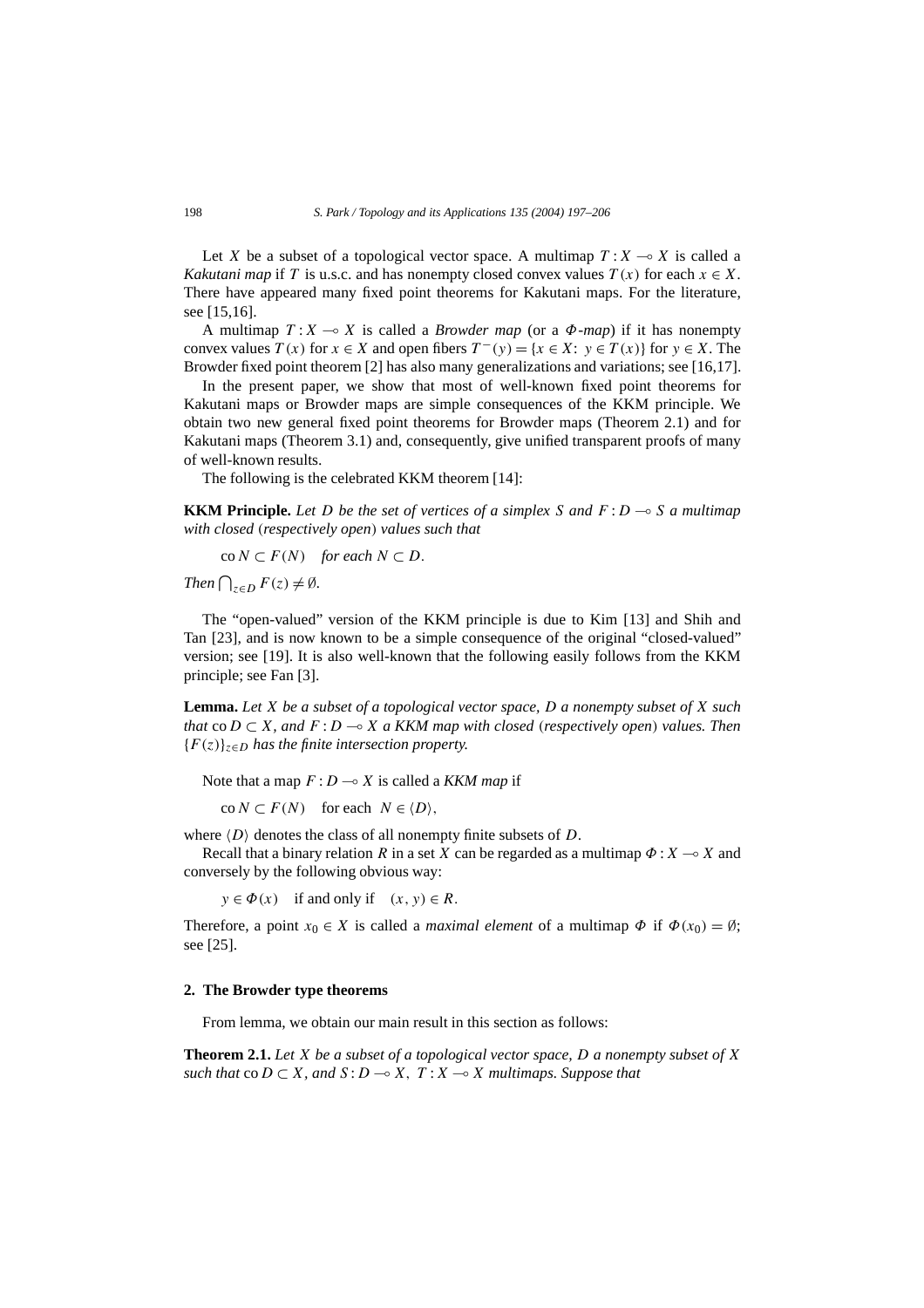(1.1) *S*(*z*) *is open* (*respectively closed*) *for each*  $z \in D$ ;  $(1.2)$  co *S*<sup>−</sup>(*y*) ⊂ *T*<sup>−</sup>(*y*) *for each y* ∈ *X*; *and*  $(1.3)$   $X = S(M)$  *for some*  $M \in \langle D \rangle$ *.* 

*Then T has a fixed point*  $x_0 \in X$ ; *that is,*  $x_0 \in T(x_0)$ *.* 

**Proof.** Define a map  $F: D \to X$  by  $F(z) := X \setminus S(z)$  for each  $z \in D$ . Then each  $F(z)$  is closed (respectively open) in *X* by (1.1), and

$$
\bigcap_{z \in M} F(z) = X \setminus \bigcup_{z \in M} S(z) = X \setminus X = \emptyset
$$

by (1.3). Therefore, the family  ${F(z)}_{z \in D}$  does not have the finite intersection property, and hence, *F* is not a KKM map by lemma. Thus, there exists an  $N \in \langle D \rangle$  such that co  $N \not\subset F(N) = \bigcup \{X \setminus S(z): z \in N\}$ . Hence, there exists an  $x_0 \in \text{co } N$  such that  $x_0 \in S(z)$ for all  $z \in N$ ; that is,  $N \subset S^{-}(x_0)$ . Therefore,  $x_0 \in \text{co } N \subset \text{co } S^{-}(x_0) \subset T^{-}(x_0)$  by (1.2). This implies  $x_0 \in T(x_0)$  and completes our proof.

**Remark.** In Theorem 2.1, condition (1.3) can be replaced by the following, without affecting its conclusion:

 $(1.3)'$  *There exists an*  $A \in \langle D \rangle$  *such that*  $S^-(y) \cap A \neq \emptyset$  *for each*  $y \in X$ *.* 

In fact, if for each  $y \in X$ , there exists  $a \in A$  such that  $z \in S^-(y)$  or  $y \in S(z)$ , then we have  $X = S(A)$ . Hence  $(1.3)'$  implies  $(1.3)$ .

Moreover, condition (1.3) can be replaced by the following:

 $(1.3)''$  co  $M \subset S(M)$  *for some*  $M \in \langle D \rangle$ .

In this case, *T* has a fixed point  $x_0 \in \text{co } M$ .

From Theorem 2.1, we obtain a number of generalizations of the Browder fixed point theorem as follows:

**Corollary 2.2.** *Let X be a subset of a topological vector space, D a nonempty subset of X such that*  $\text{co } D \subset X$ *, K a nonempty subset of X, and*  $G: X \to D$ *, H* :  $X \to X$  *multimaps. Suppose that*

(2.1) *for each*  $x \in X$ , co  $G(x) \subset H(x)$ ;

(2.2) *for each*  $z \in D$ *,*  $G^{-}(z)$  *is open (respectively closed)*;

- $(X, 2, 3)$   $K \subset \bigcup \{G^-(z): z \in N\}$  *for some*  $N \in \langle D \rangle$ ; *and*
- (2.4) *there exists a convex subset*  $L_N$  *of*  $X$  *containing*  $N$  *such that*

*L<sub>N</sub>*  $\setminus$ *K* ⊂  $\bigcup$   $\big\{G^-(z): z \in M\big\}$ 

*for some*  $M \in \langle L_N \cap D \rangle$ *.* 

*Then H* has a fixed point in  $L_N$ .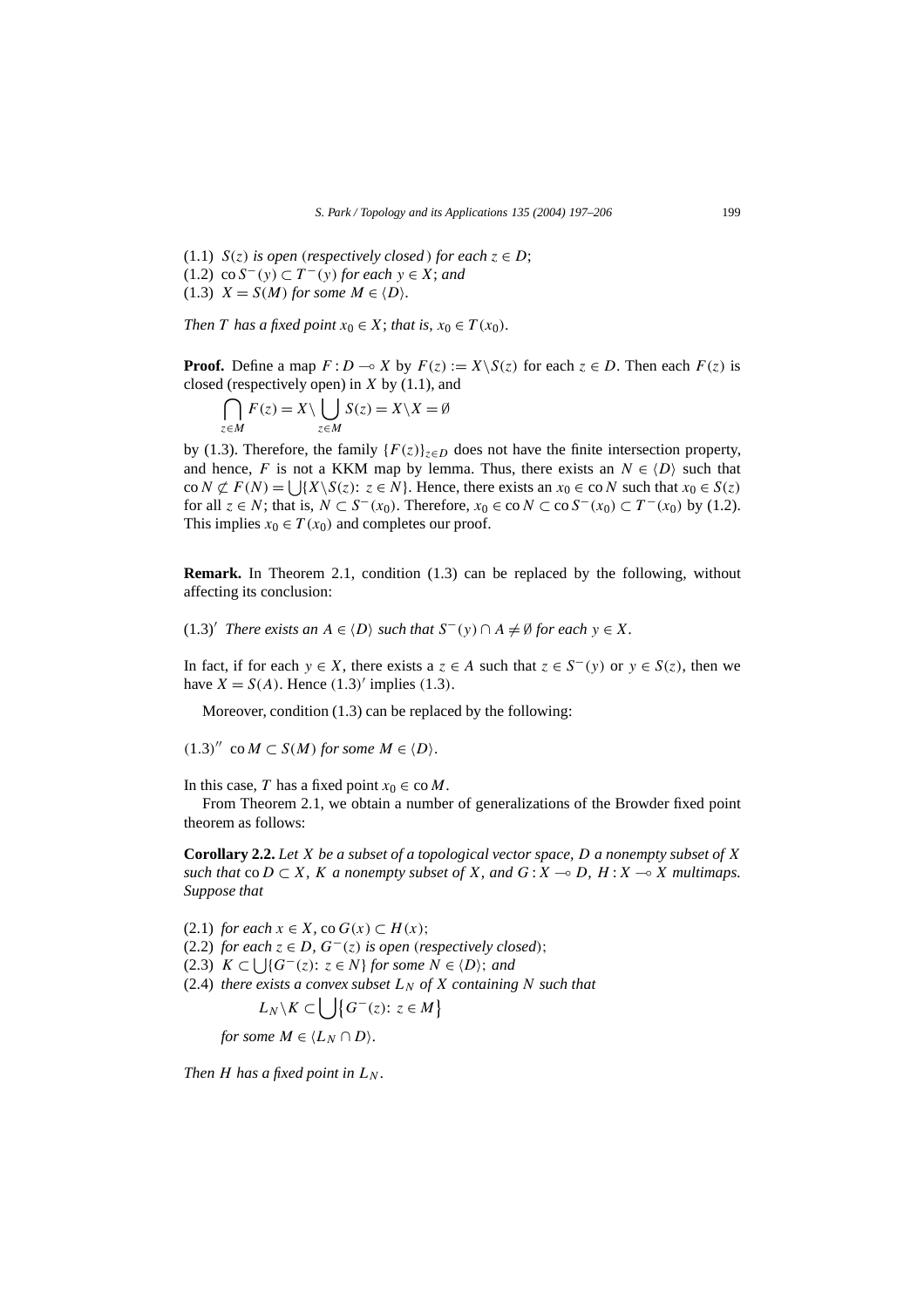**Proof.** Let  $S(z) := G^{-}(z)$  for each  $z \in D$  and  $T(x) := H^{-}(x)$  for each  $x \in X$ . Then (1.1) holds. Moreover, for each  $y \in X$ , we have

$$
co S^{-}(y) = co(G^{-})^{-}(y) = co G(y) \subset H(y) = T^{-}(y)
$$

by (2.1). Hence condition (1.2) holds. Further,

$$
co(M \cup N) \subset L_N \subset (L_N \setminus K) \cup K \subset \bigcup \{G^-(z) : z \in M \cup N\} = S(M \cup N),
$$

where  $M \cup N \in \langle L_N \cap D \rangle \subset \langle D \rangle$ . Hence condition (1.3)<sup>'</sup> holds. Therefore, by Theorem 2.1,  $T = H^-$  has a fixed point  $x_0 \in \text{co}(M \cup N) \subset L_N$ , that is  $x_0 \in T(x_0)$  or  $x_0 \in H(x_0)$ . This completes our proof.

The following simple consequence of Corollary 2.2 subsumes a number of generalizations of the Browder fixed point theorem:

**Corollary 2.3.** *Let X be a subset of a topological vector space, D a nonempty subset of X such that*  $\text{co } D \subset X$ *, K a nonempty compact subset of X, and*  $G: X \to D$  *a multimap. Suppose that*

- (3.1) *K* ⊂  $\bigcup$  {Int<sub>*X*</sub> *G*<sup>−</sup>(*z*): *z* ∈ *D*}; *and*
- $(3.2)$  *for each*  $N \in \langle D \rangle$ *, there exists a compact convex subset*  $L_N$  *of*  $X$  *containing*  $N$  *such that*

$$
L_N \setminus K \subset \bigcup \{ \text{Int}_X G^-(z) : z \in L_N \cap D \}.
$$

*Then the multimap*  $\cos G : X \rightarrow X$  *has a fixed point.* 

Corollary 2.3 reduces to the following Browder fixed point theorem whenever  $X = D =$  $\text{co } D = K = L_N \text{ for each } N \in \langle X \rangle$ :

**Corollary 2.4.** *Let X be a compact convex subset of a topological vector space and*  $T: X \longrightarrow X$  *a map such that* 

(4.1) *T*(*x*) *is nonempty and convex for each*  $x \in X$ ; *and* (4.2)  $T^-(y)$  *is open for each*  $y \in X$ *.* 

*Then T has a fixed point.*

The following shows that Theorem 2.1 properly generalizes the Browder theorem:

# **Examples.**

(1) Let *X* := [0, ∞) ⊂ ℝ and  $T: X \to X$  be defined by  $T(x) := [0, x]$  for  $x \in X$ . Then each  $T(x)$  is nonempty and convex. Moreover,  $T^-(y) = [y, \infty)$  is *closed* for each  $y \in X$ . (Here, *T* is an example of a Kakutani map.) Note that *X* is covered by a finite number of  $T^-(y)$ 's and hence Theorem 2.1 with  $X = D$  and  $S = T$  works.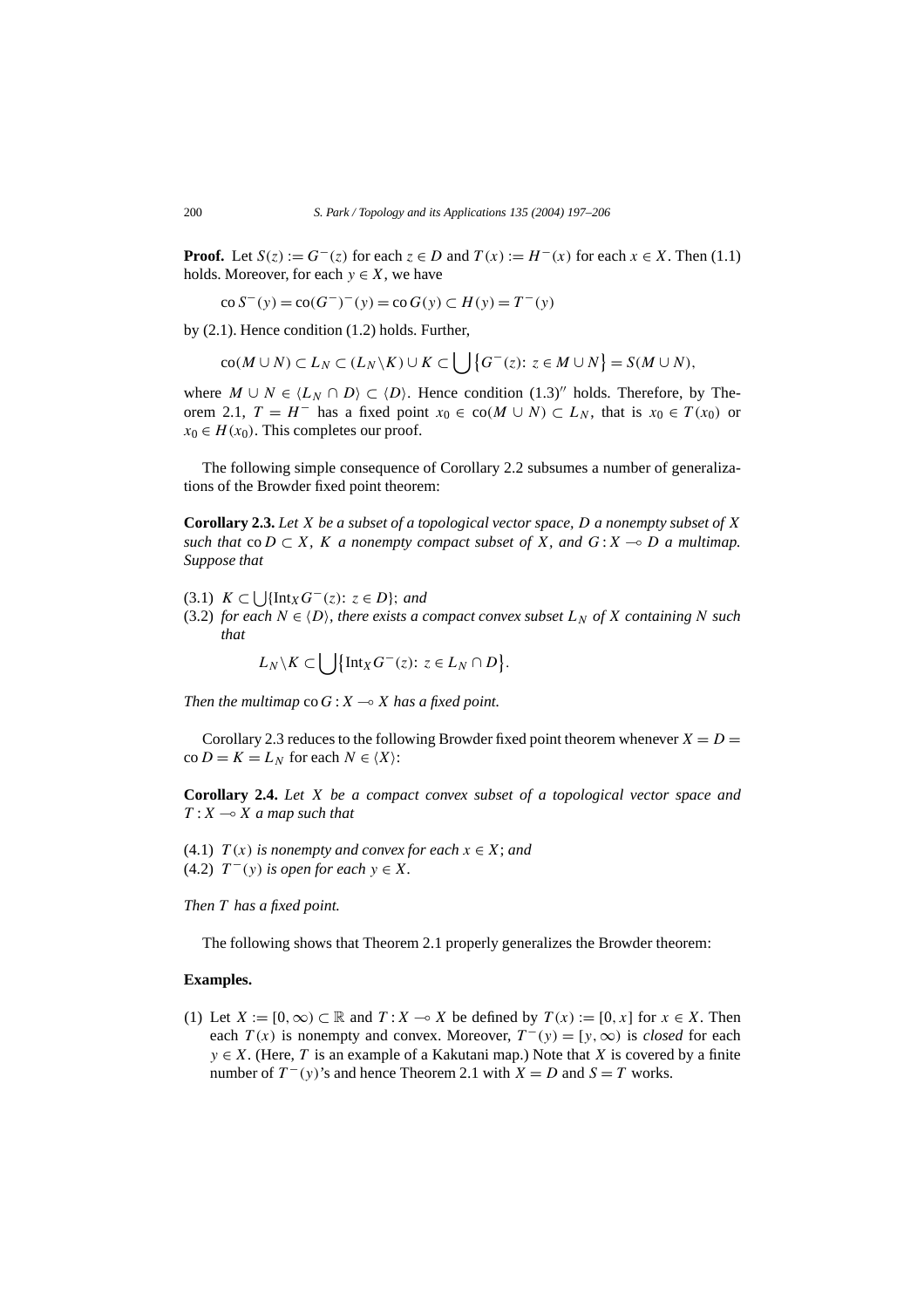(2) Let  $X := [0, 10) \subset \mathbb{R}$  and  $T : X \to X$  be defined by  $T(x) := (x/2, 10)$  for  $x \in X$ . Then each  $T(x)$  is nonempty and convex. Moreover,  $T^-(y) = [0, 2y)$  if  $y < 5$  and  $T^-(y) = [0, 10)$  if  $y \ge 5$ , and hence  $T^-(y)$  is *open* for each  $y \in X$ . (Here, *T* is an example of a Browder map.) Note that *X* is covered by a finite number of  $T^-(y)$ 's and hence Theorem 2.1 with  $X = D$  and  $S = T$  works.

Only one of the simplest forms of Corollary 2.2 for the case *S* has *closed* values is known; see Kim [13]:

**Corollary 2.5.** Let *X* be a convex subset of a topological vector space and  $T: X \to X$  a *map such that*

(5.1)  $T(x)$  *is convex for each*  $x \in X$ ;  $(5.2)$   $T^-(y)$  *is closed for each*  $y \in X$ ; *and* (5.3) *there exists an*  $A \in \langle X \rangle$  *such that*  $T(x) \cap A \neq \emptyset$  *for each*  $x \in X$ *.* 

*Then T has a fixed point.*

From lemma, we have a result on the existence of maximal elements and fixed points:

**Theorem 2.6.** *Let X be a subset of a topological vector space, D a nonempty subset of X such that* co  $D \subset X$ *, and*  $S: D \to X$ *,*  $T: X \to X$  *multimaps. Suppose that* 

(6.1) *S*(*z*) *is open for each*  $z \in D$ ; (6.2) co *S*−*(y)* ⊂ *T* <sup>−</sup>*(y) for each y* ∈ *X*; *and*  $(6.3)$   $\overline{T(X)} \subset S(M)$  *for some*  $M \in \langle D \rangle$ *.* 

*Then either*

(a)  $T^-$  *has a maximal element*  $x_0 \in X$ ; *or* 

(b) *T* has a fixed point  $x_1 \in X$ .

**Proof.** Let  $K := \overline{T(X)}$  and define a map  $F: D \to X$  by  $F(z) := K \setminus S(z)$  for each *z* ∈ *D*. Then each  $F(z)$  is closed by (6.1), and as in the proof of Theorem 2.1, we have  $\bigcap_{z \in M} F(z) = ∅$  by (6.3). Hence *F* is not a KKM map by Lemma. Thus there exists an *N* ∈  $\langle D \rangle$  such that co *N*  $\subset \mathcal{F}(N)$  =  $\bigcup_{z \in N} (K \setminus S(z))$ . Hence, there exists an *x*<sub>0</sub> ∈ co *N* such that  $x_0 \notin K \backslash S(z)$  for all  $z \in N$ .

Case I. If  $x_0 \in X \backslash K \subset X \backslash T(X)$ , then  $x_0 \notin T(X)$  and  $T^{-}(x_0) = \emptyset$ .

Case II. If  $x_0$  ∈ *K*, then  $x_0$  ∈ *S*(*z*) for all  $z$  ∈ *N*; that is,  $N \subset S^{-}(x_0)$ . Therefore, by (6.2),  $x_0 \in \text{co } N \subset \text{co } S^{-}(x_0) \subset T^{-}(x_0)$ . This implies  $x_0 \in T(x_0)$  and completes our proof.

# **Remarks.**

- (1) Note that in (6.3),  $\overline{T(X)}$  denotes the closure of  $T(X)$  with respect to *X*.
- (2) Condition (6.3) is implied by any of the following: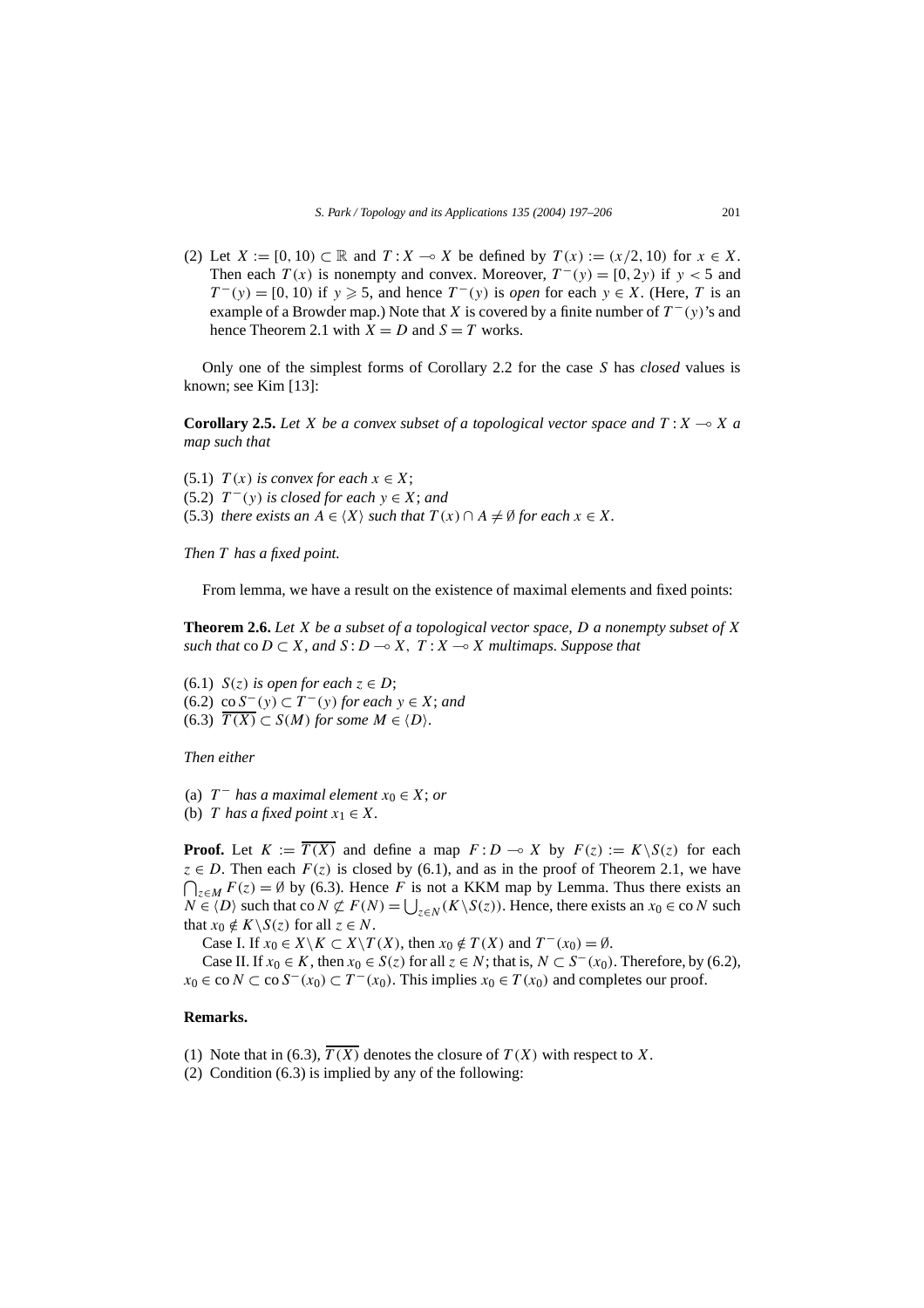$(6.3)'$  *X* is compact and *X* = *S(D)*. *(*6*.*3*)*<sup> $T$  is compact (that is,  $\overline{T(X)}$  is compact in *X*) and  $\overline{T(X)}$  ⊂ *S(D)*.</sup>  $(6.3)$ <sup>*'''*</sup>  $\overline{T(X)} \setminus S(M)$  is compact for some  $M \in \langle D \rangle$  and  $\overline{T(X)} \subset S(D)$ .

From Theorem 2.6, we have the following:

**Corollary 2.7.** *Let X, D, S, and T be the same as in Theorem* 2*.*6*. Suppose that*

(7.1)  $X = \left[ \int \left\{ \text{Int}_X S(z) : z \in D \right\} \right]$ ;  $(7.2)$  co  $S<sup>−</sup>(y)$  ⊂  $T<sup>−</sup>(y)$  *for each*  $y \in X$ ; *and*  $(7.3)$   $\overline{T(X)}\setminus \bigcup \{\text{Int}_X S(z): z \in M\}$  *is compact for some*  $M \in \langle D \rangle$ *.* 

*Then T has a fixed point*  $x_0 \in X$ *.* 

**Proof.** Consider the map  $Int_X S: D \to X$  instead of *S* in Theorem 2.6. Then (7.1) and  $(7.3) \Rightarrow (6.3)$ <sup>"'</sup>  $\Rightarrow (6.3)$ . Note that

 $\operatorname{co}(\operatorname{Int}_X \mathcal{S})^-(v) \subset \operatorname{co} \mathcal{S}^-(v) \subset T^-(v)$  for  $v \in X$ ,

and hence (7.2)  $\Rightarrow$  (6.2). Moreover, by (7.1), for each  $x \in X$ , we have a  $z \in D$  such that *x* ∈ Int<sub>*X*</sub></sub> $S(z)$  ⊂  $S(z)$ , and hence  $S^{-}(x) \neq \emptyset$ . Therefore,  $T^{-}(x) \neq \emptyset$  for all  $x \in X$  by (7.2) and the conclusion (a) of Theorem 2.6 cannot occur, and hence, we have the conclusion.

Note that Corollary 2.7 generalizes the Browder fixed point theorem (Corollary 2.4), which is also known to be equivalent to the Brouwer fixed point theorem.

#### **3. The Kakutani type theorems**

From lemma, we deduce the following main result of this section:

**Theorem 3.1.** Let X be a convex subset of a topological vector space E. Let  $T: X \rightarrow X$ *be an u.s.c. (respectively a l.s.c.) multimap with nonempty convex values such that the following holds*:

(Z) *for each neighborhood U of* 0 *in E, there exists a neighborhood V of the origin* 0 *in E such that*

 $\text{co}(V \cap (T(X) - T(X))) \subset U.$ 

*If T (X) is totally bounded, then for any neighborhood U of* 0 *in E, there exists a point*  $x_U \in X$  *such that*  $T(x_U) \cap (x_U + U) \neq \emptyset$ *.* 

**Proof.** Let *U* be a neighborhood of the origin 0 in *E* and *V* a symmetric open neighborhood of 0 satisfying (Z). Then there exists a symmetric open neighborhood *W* of 0 such that  $\overline{W} + \overline{W} \subset V$ . Since  $K := \overline{T(X)}$  is totally bounded in X, there exists a finite subset  $D := \{x_1, x_2, ..., x_n\} \subset T(X)$  such that  $K \subset \bigcup_{i=1}^n (x_i + W)$ .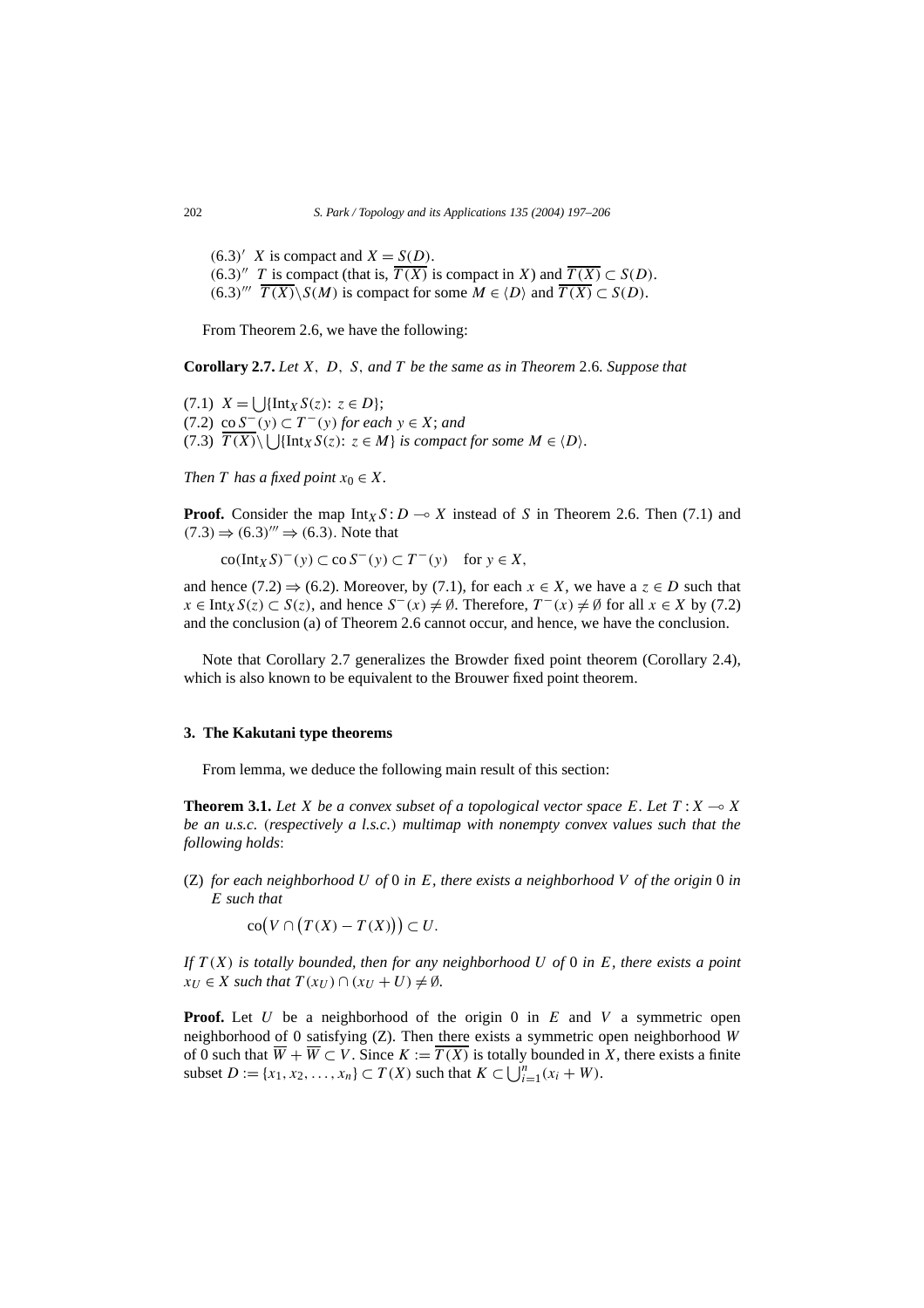If *T* is u.s.c., for each *i*, let

$$
F(x_i) := \{ x \in X : T(x) \cap (x_i + \overline{W}) = \emptyset \}.
$$

Then, each  $F(x_i)$  is open in *X*. Moreover we have

$$
\bigcap_{i=1}^{n} F(x_i) = \left\{ x \in X : T(x) \cap \bigcup_{i=1}^{n} (x_i + \overline{W}) = \emptyset \right\} = \emptyset
$$

since *T*(*X*) ⊂ *K* ⊂  $\bigcup_{i=1}^{n} (x_i + W)$ . Now we apply Lemma to *X* with *D* defined as above. Since its conclusion does not hold,  $F: D \to X$  cannot be a KKM map. Therefore, there exist a subset  $\{x_{i_1}, \ldots, x_{i_k}\} \subset D$  and an  $x_U \in \text{co}\{x_{i_1}, \ldots, x_{i_k}\}$  such that  $x_U \notin \bigcup_{j=1}^k F(x_{i_j})$ . Hence  $T(x_U) \cap (x_{i_j} + \overline{W}) \neq \emptyset$  for each *j*; and consequently

$$
T(x_U) \cap (x_{i_j} + V) \neq \emptyset
$$
 or  $V \cap (T(x_U) - x_{i_j}) \neq \emptyset$ .

If *T* is l.s.c., for each *i*, let

$$
F(x_i) := \{ x \in X : T(x) \cap (x_i + W) = \emptyset \}.
$$

Then, each  $F(x_i)$  is closed in *X*. By a similar method, we obtain the same conclusion. Therefore, there exists a  $z_j \in T(x_U) = \text{co } T(x_U)$  such that

$$
z_j - x_{i_j} \in V \cap (T(x_U) - x_{i_j}) \subset \text{co}(V \cap (T(X) - T(X))).
$$

Since  $x_U \in \text{co}\{x_i\}_{i=1}^k$ , there exists a  $y_U \in \text{co}\{z_j\}_{j=1}^k \in T(x_U)$  such that

$$
y_U - x_U \in \text{co}(V \cap (T(X) - T(X))) \subset U \text{ and } y_U \in T(x_U).
$$

Therefore, we have  $x_U \in X$  such that  $T(x_U) \cap (x_U + U) \neq \emptyset$ . This completes our proof.

From Theorem 3.1, we have the following fixed point theorem for Kakutani maps:

**Corollary 3.2.** *Let X be a convex subset of a Hausdorff topological vector space. Then any compact Kakutani map*  $T : X \to X$  *has a fixed point in X whenever the condition* (*Z*) *holds.*

**Proof.** By Theorem 3.1, for each neighborhood *U* of 0, there exist  $x_U$ ,  $y_U \in X$  such that  $y_U \in T(x_U)$  and  $y_U \in x_U + U$ . Since  $T(X)$  is relatively compact, we may assume that the net {*y<sub>U</sub>*} converges to some  $x_0 \in K$ . Since *E* is Hausdorff, the corresponding net {*x<sub>U</sub>*} also converges to  $x_0$ . Because T is u.s.c. with closed values, the graph of T is closed in  $X \times T(X)$  and hence we have  $x_0 \in T(x_0)$ . This completes our proof.

According to Hadžić [7], the set  $T(X)$  in Theorem 3.1 is said to be *of the Zima type* if (Z) holds; see [26].

Actually, Hadžic obtained several particular forms of Corollary 3.2 as follows: ´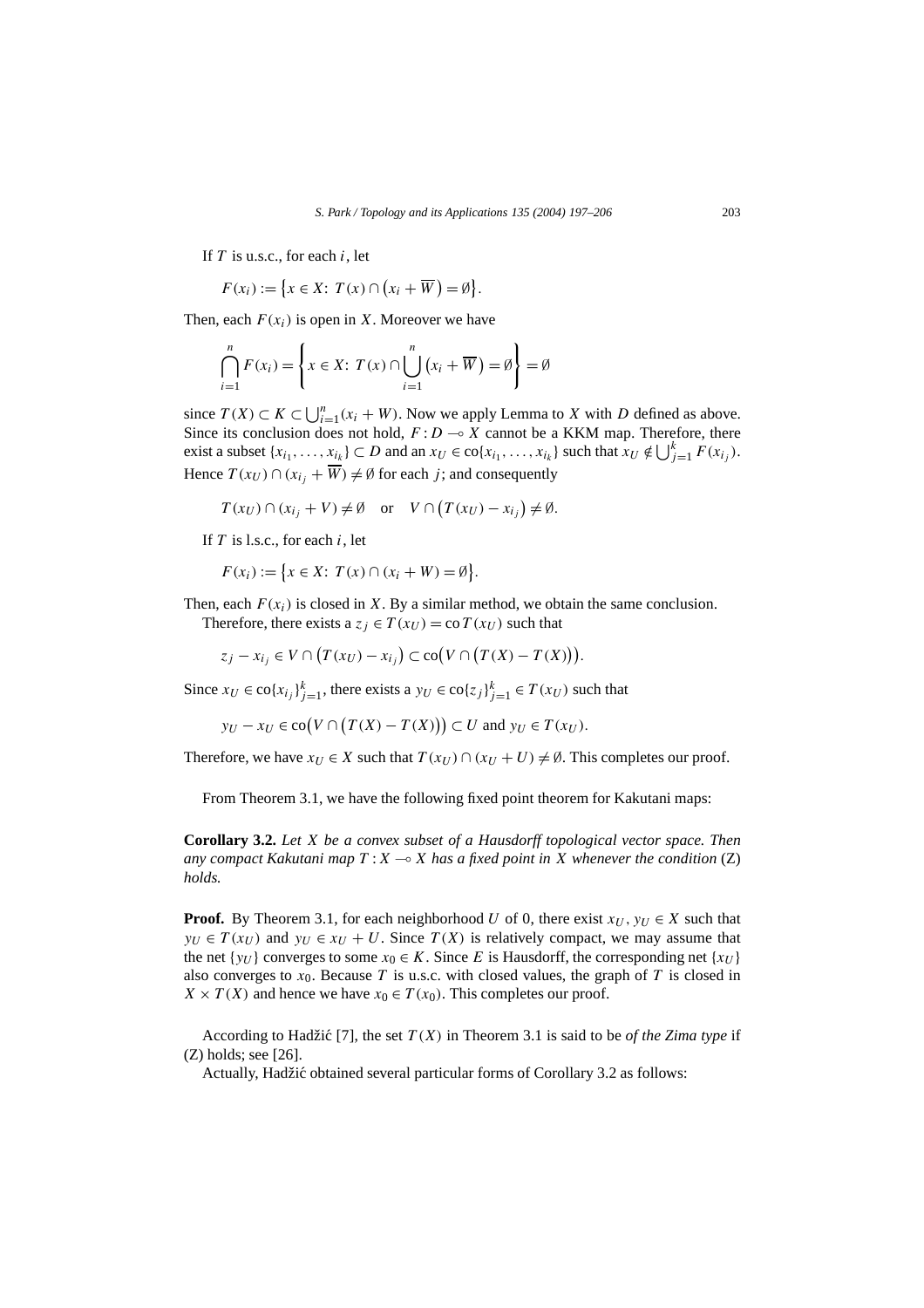# **Examples.**

- (1) Hadžic [4, Corollary 2], [6, Theorem 8] obtained Corollary 3.2 under the restriction ´ that *X* is closed. A number of consequences and applications of her result were given in Hadžić [4,6] and Hadžić and Gajić [9]. Moreover, Arandelović [1] gave a simple proof of a particular form of Hadžic's theorem using the KKM–Fan theorem (Lemma). ´
- (2) Hadžic [5, Theorem 2] obtained a particular form of Corollary 3.2 for a compact ´ convex subset *X* of a metrizable topological vector space *E*.
- (3) Hadžić  $[8,$  Theorem 3] obtained a particular form of Corollary 3.2 for a subset  $X$  of the Zima type in a complete topological vector space *E*, and applied her result to some economic problems.

Note that any subset of a locally convex topological vector space is of the Zima type, and not conversely; see [6,7]. Therefore, the following well-known result follows from Corollary 3.2:

**Corollary 3.3** (Himmelberg [10]). *Let X be a convex subset of a locally convex Hausdorff topological vector space. Then any compact Kakutani map*  $T : X \rightarrow X$  has a fixed point.

The single-valued case of Corollary 3.3 is due to Hukuhara [11].

Weber [24] defined that a subset *K* of a topological vector space *E* is said to be *strongly convexly totally bounded* (*sctb*) if every neighborhood *U* of 0 there exist a convex subset *C* of *U* and a finite subset *F* of *E* such that  $K \subset F + C$ .

He showed that if  $K$  is totally bounded, then  $K$  is sctb iff  $K$  is of the Zima type. Therefore in Theorem 3.1 and Corollary 3.2, condition (Z) can be replaced by the following:

(W)  $T(X)$  *is sctb.* 

Moreover, he also showed that if *K* is compact and convex, then

*K* is *sctb*  $\iff$  *K* is of the Zima type  $\iff$  *K* is locally convex.

From this, we can obtain some particular forms of Corollary 3.2. For example, we have the following:

**Corollary 3.4.** *Let X be a compact, convex and locally convex subset of a Hausdorff topological vector space E. Then any Kakutani map T* :*X X has a fixed point.*

Note that Rzepecki [22] obtained a general form of Corollary 3.4 for single-valued compact continuous functions where the domain *X* is not necessarily compact.

Furthermore, it is known that any compact convex subset  $K$  of a topological vector space *E* on which  $E^*$  separates points of *E* is locally convex; see Weber [24]. Therefore, Corollary 3.4 implies the following:

**Corollary 3.5.** *Let X be a compact convex subset of a topological vector space E on which*  $E^*$  *separates points of E. Then any Kakutani map*  $T: X \rightarrow X$  *has a fixed point.*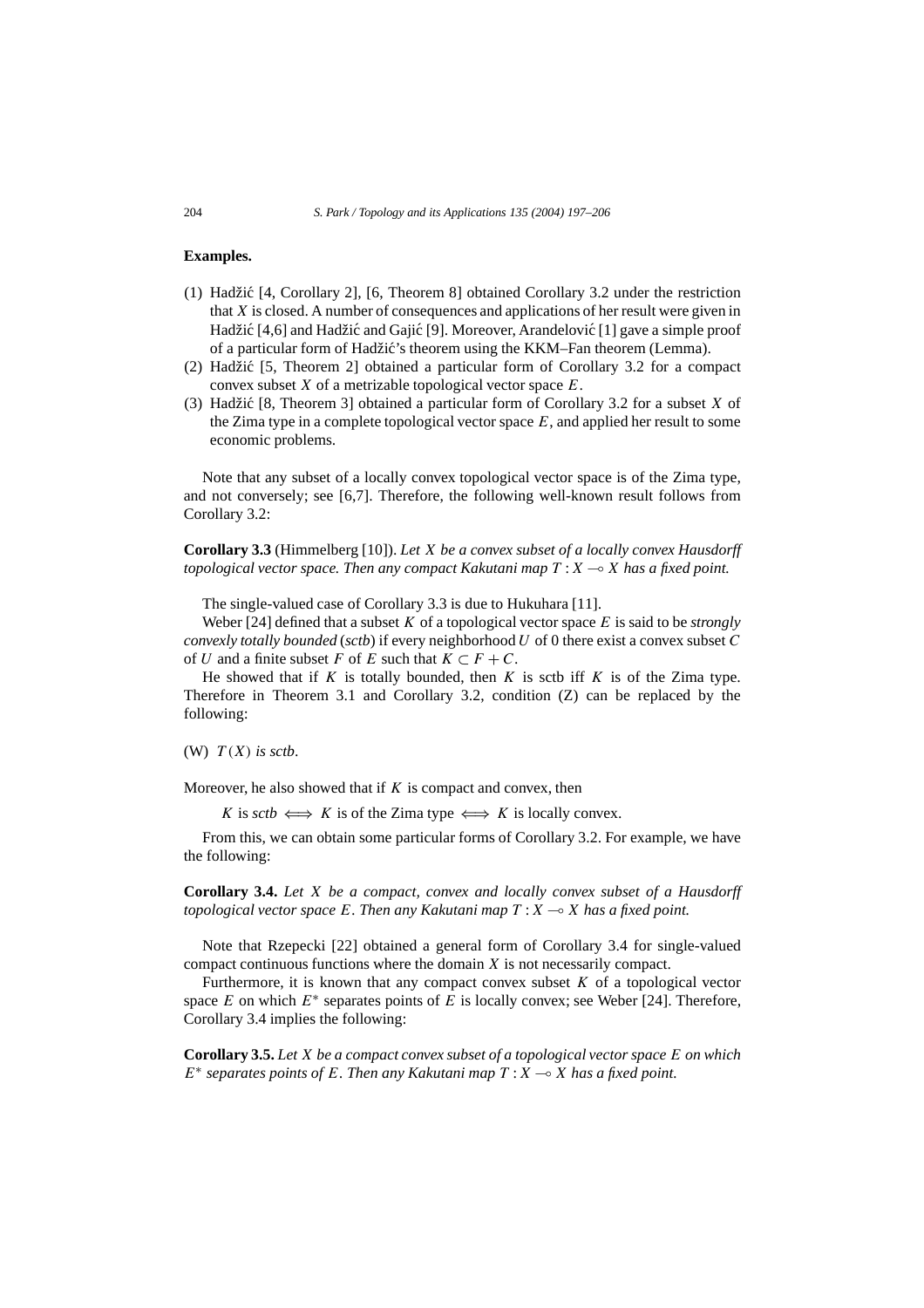| Table 1 |                |            |                    |                  |
|---------|----------------|------------|--------------------|------------------|
| E       | $f: K \to K$   |            | $F: K \multimap K$ |                  |
| I       | <b>Brouwer</b> | 1912       | Kakutani           | 1941             |
| П       | Schauder       | 1927, 1930 | <b>Bohnenblust</b> |                  |
|         |                |            | and Karlin         | 1950             |
| Ш       | Tychonoff      | 1935       | Fan                | 1952             |
|         | Hukuhara       | 1950       | Glicksberg         | 1952             |
|         |                |            | Himmelberg         | 1972             |
| IV      | Fan            | 1964       | Granas and Liu     | 1986             |
|         |                |            | Park               | 1988             |
| v       | Zima           | 1977       | Hadžić             | 1981, 1982, 1987 |
|         | Rzepecki       | 1979       |                    |                  |
|         | Hadžić         | 1982       |                    |                  |

Note that Corollaries 3.3–3.5 are all consequences of the well-known Idzik fixed point theorem [12], and so is an equivalent form of Corollary 3.2 whenever  $\overline{T(X)}$  is of the Zima type. Some other fixed point theorems which can be derived from lemma were given in [18– 21].

It is well-known that the Brouwer fixed point theorem is equivalent to the KKM principle and, since all results in this paper imply the Brouwer theorem and are deduced from lemma, they are equivalent to the Brouwer theorem.

Finally, the major particular forms of Corollary 3.2 for Kakutani maps  $F: K \to K$ , where  $K$  is a nonempty compact convex subset, can be adequately summarized by the above diagram.

In the diagram, *f* denotes a (single-valued) continuous function and *F* a Kakutani map. *K* in the class I is a compact convex subset of Euclidean spaces, II normed vector spaces, III locally convex Hausdorff topological vector spaces, and IV topological vector spaces *E* on which  $E^*$  separates points. Moreover,  $K$  in the class V is a convex subset of Hausdorff topological vector spaces such that  $f(K)$  and  $F(K)$  are relatively compact subsets of the Zima type. Further, theorems due to Schauder, Hukuhara, Himmelberg, Rzepecki, and some of Hadžic in the diagram are stated for compact maps without assuming compactness ´ of domains. For the literature, see [15–17] and other references in the end of this paper.

#### **References**

- [1] I.D. Arandelovic, A short proof of a fixed point theorem in not necessarily locally convex spaces, Univ. ´ Beograd. Publ. Elektrotehn. Fak. Ser. Mat. 6 (1995) 46–47.
- [2] F.E. Browder, The fixed point theory of multivalued mappings in topological vector spaces, Math. Ann. 177 (1968) 283–301.
- [3] K. Fan, A generalization of Tychonoff's fixed point theorem, Math. Ann. 142 (1961) 305–310.
- [4] O. Hadžic, Some fixed point and almost fixed point theorems for multivalued mappings in topological vector ´ spaces, Nonlinear Anal. TMA 5 (1981) 1009–1019.
- [5] O. Hadžic, On Kakutani's fixed point theorem in topological vector spaces, Bull. Acad. Polon. Sci. 30 (1982) ´ 141–144.
- [6] O. Hadžic, Fixed point theorems in not necessarily locally convex topological vector spaces, in: Lecture ´ Notes in Math., Vol. 948, Springer, Berlin, 1982, pp. 118–130.
- [7] O. Hadžic, Fixed Point Theory in Topological Vector Spaces, Univ. of Novi Sad, Novi Sad, 1984, 337 pp. ´